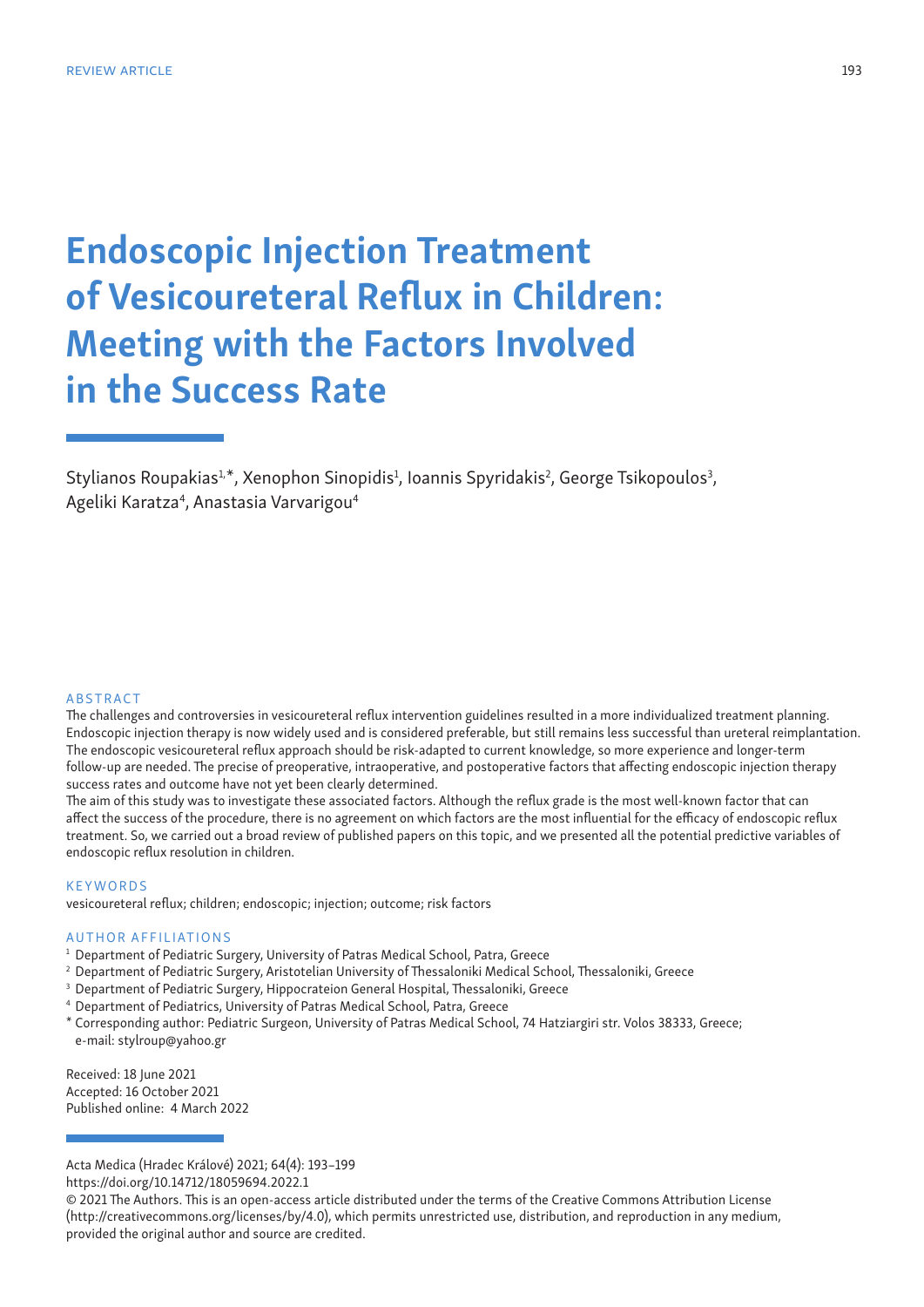## INTRODUCTION

Vesicoureteral reflux (VUR), as the most common and controversial urological abnormality in children, with a prevalence of 1% to 2%, is the most frequent predisposing risk factor for acute pyelonephritis, nephropathy with renal scarring, and decreased renal function (1). Renal damage may be congenital or acquired after infection, and the aim of the VUR-facilitating factor management is to prevent recurrent or breakthrough urinary tract infections, new renal scarring formation, and relative renal function deterioration (2). We can no longer view VUR as a homogeneous entity affecting all individuals equally. In contrary, we should take into consideration individual parameters and specific factors for a case by case and risk to benefit based deciding VUR management (1, 3).

Endoscopic injection treatment (EIT) became initially a popular alternative to open surgical ureteral reimplantation and long-term antibiotic prophylaxis in pediatric VUR management, as a minimally invasive and well tolerated method with a relatively short learning curve and low complication rate (4). Endoscopic treatment of a bulking agent was pioneered by Matouschek in 1981 (5) and was further developed and popularized by O'Donnell and Puri, who reported their experimental and clinical endoscopic Teflon injection results in 1984 (6). Since then, a lot of different substances have been used until the introduction of Deflux (7). EIT is nowadays recommended in selected centers as the first line therapy when intervention is needed (8, 9). It is considered preferable to ureteral reimplantation, which may be reserved for exclusive use in children not responding to EIT (9). In addition, parents of children with VUR are very likely to express a preference for EIT among all alternative options proposed (10). While open ureteral reimplantation has a maximum reported success rate of 98%, the most recently reported maximum radiographic EIT short-term cure rate is about 94% (11). Although EIT provides approximately a medium 80% cure rate, concerns about its long-term efficacy and delayed complications have resulted in a controversy over its real usefulness in recent years (4). Delayed post-injection ureteral obstruction is rare but may occur years postoperatively (11). EIT needs further evaluation of long-term outcomes (1).

Researchers have reported a variable success rate 50–94% of EIT, indicating differences in study design and methodology (12). There is significant disagreement on what a successful EIT constitutes, between the absence and the downgrading (presence of grade I-II or ≥2 grades improvement) of VUR, in combination or not with a recurrent febrile urinary tract infection (UTI) after injection (11, 12). One more or multiple reinjection procedures are frequently necessary in about 10–30% of cases with failed EIT (13, 14). Persistent VUR, is defined as that which is present three months after EIT, detected by follow-up cystography (15). In addition, reflux can recur in about 5–25% of children after a successful EIT (16, 17). Recurrent VUR, is defined as a proven VUR by repeated voiding cystourethrography (VCUG) in children with febrile UTI, any time after the first negative post-EIT cystography followup (15).

EIT success is evaluated in a short period of time, as in most studies it is determined after three months from the injection. If follow-up periods were longer, the recurrence rate might be higher (18, 19). There are reports of recurrence VUR rates as high as 26% after one year and 54% after two years from EIT (18). Fresh development of contralateral reflux after EIT for unilateral VUR is reported in the literature as well (9, 20). Persistent or recurrent VUR puts the children at risk for further UTIs and possible kidney damage. The precise pre/peri/post-operative factors affecting EIT success rates and outcome have not yet been clearly determined (21, 22). There is no agreement on which factors are the most influential for the endoscopic resolution of VUR, even with the use of artificial neural networks (23). We report the studies with positive correlation of factors with EIT cure rate, although there are many with opposite results.

## EIT TECHNIQUE

EIT involves submucosal injection of a bulking agent to provide tissue augmentation and to improve the ureteral orifice valve mechanism (9, 24) (Figure 1). In the traditional STING (Subureteral Transurethral Injection) procedure, the needle is introduced under the bladder mucosa 2–3 mm below the refluxing orifice (9, 24). In the intraluminal HIT (hydrodistension implantation technique) technique, which has increased the success rate significantly (from 80% to 90%) (9, 16, 25–27), the needle is introduced into the mucosa inside the ureteral tunnel (9, 24). The advantages of HIT over STING include better visualization of the distal ureteral lumen with the aid of hydrodistension, more accurate placement of the injector needle at the desired position, better coaptation of ureteral orifice (27). In addition, the HIT technique has statistically significant success rate against STING technique for high grade reflux cases (28). Unlikely, other multivariate analyses have failed to demonstrate a significant difference in outcomes between the two techniques (22, 29, 30). The double HIT technique, currently achieving the highest success rates, involves one proximal and a second distal intraluminal ureteral injection site (9, 15). A combination of HIT and STING techniques can be performed in cases of HIT failure to coapt the ureter (31).

## BULKING AGENTS

Over the years, many injectable agents have been investigated but only few of them are widely used. Thousands of children have been treated with different agents. Only four – Teflon, Deflux, Collagen, Silicone/Macroplastique – have been used in humans in large enough numbers to enable assessment of effectiveness (16, 32). The risk of new renal scarring is greatest among infants and young children aged under 5 years and therefore, the bolus created, using an injectable substance should persist for at least a period of 3 to 5 years (9). Deflux is now the most widely used and the most extensively studied bulking agent, which completely substituted the Teflon (16). Silicone/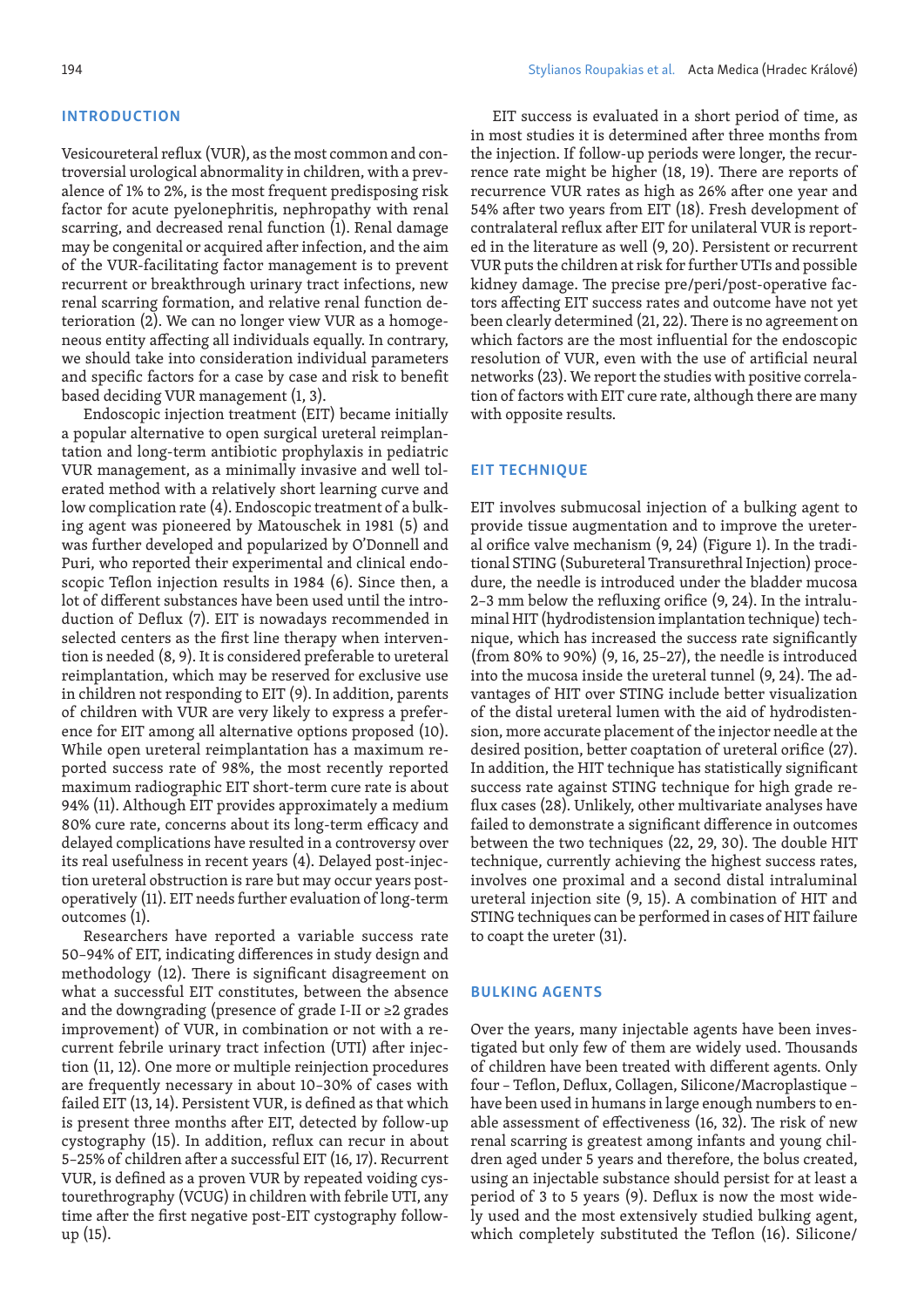

Fig. 1 Algorithm of endoscopic technique injection sites (1 = STING, 2 = HIT, 2 + 3 = Double HIT).

Macroplastique has been used with effectiveness that approaches that of Deflux (16). Biocompatibility of the substance, lack of potential for migration from the injection site, and absence of fibrosis or aggressive granulomatous reaction spreading to adjacent tissue are the ideal properties for the dominant or preferable injectable agent (4, 9, 12). The use of new polymer agents, like polydimethylsiloxane and polytetrafluoroethylene, is related with less recurrence rate in comparison with Deflux (33).

Studies have reported an increased success rate with the injected Vantris polymer agent and approved it as a more effective and promising material (with better stability and long-term durability) regardless of other confounding variables and the EIT technique (4, 34–39). In addition, Vantris presents more efficacy against Deflux in high grade VUR cure (40). However, ureteral obstruction and severe fibrosis on injection site are more commonly seen with Vantris use, and long-term data should be followed (4, 39–42). In a recent study, Vantris is presented as a completely effective agent for treating all high grade (IV–V) of primary (100% success rate after the second injection) and complex (100% success rate after the third injection) VUR in children, with the significant disadvantage of late (occurred within 3 years of EIT) severe ureteral obstruction in 8% of patients, that required surgical reimplantation (43).

## PERIOPERATIVE FACTORS

There is a significant correlation between the endoscopically showed shapes of the ureteral orifice and their hydro-distension grade before the injection with the VUR grades and the EIT outcome (26, 44, 45). The cure rate in children with golf-hole type orifices is significantly lower than that of other types (46). The creation of a mound that elevates and coapts the orifice is the most important factor determining the success of EIT (4, 29). This volcano mound after the injection morphology of ureteral orifice is associated with a statistically significant increase in reflux resolution (19, 22, 45). The achievement of a mound mass height measuring 9.8 mm in maximal vertical diameter, at intraoperative ultrasound simultaneously with endoscopic procedure, maintains a significant correlation with EIT success (47). On the other hand, moderate injected volume >1 ml is a significant predictor of treatment failure (22). Intraoperative cystography following injection may help to determine immediate success and identify cases of new contralateral reflux but there is insufficient correlation with the standard 3-month postoperative VCUG (48). Thus, intraoperative cystography fails to show clinical utility to predict the EIT outcome (49).

## LEARNING CURVE OF EIT

Independently of the technique used, there has been a learning curve associated with endoscopic VUR correction (50). EIT cure rates related to the surgeon are increasing and the requirement for reinjections decreasing as experience with the technique is improved (21, 46, 51). A combination of adequate experience and great skill in EIT is required to obtain results that could be favorably comparable to ureteral reimplantation, because there is a strong belief that nearly all endoscopic failures are related to unrecognized or unappreciated technical errors (9). In one study, success rates increased from 60% for the first 20 of 134 patients, to 80% for the last 20 cases (52). With increasing experience, not only high grade primary VUR, but also secondary reflux (duplex system), are considered eligible for EIT (51, 53). A multivariate analysis demonstrates that physician experience is an independent predictor of endoscopic VUR correction rates (54). Physician's experience and adjustments in clinical-surgical practice are associated with a reduced ureteral reimplantation rate (51, 55).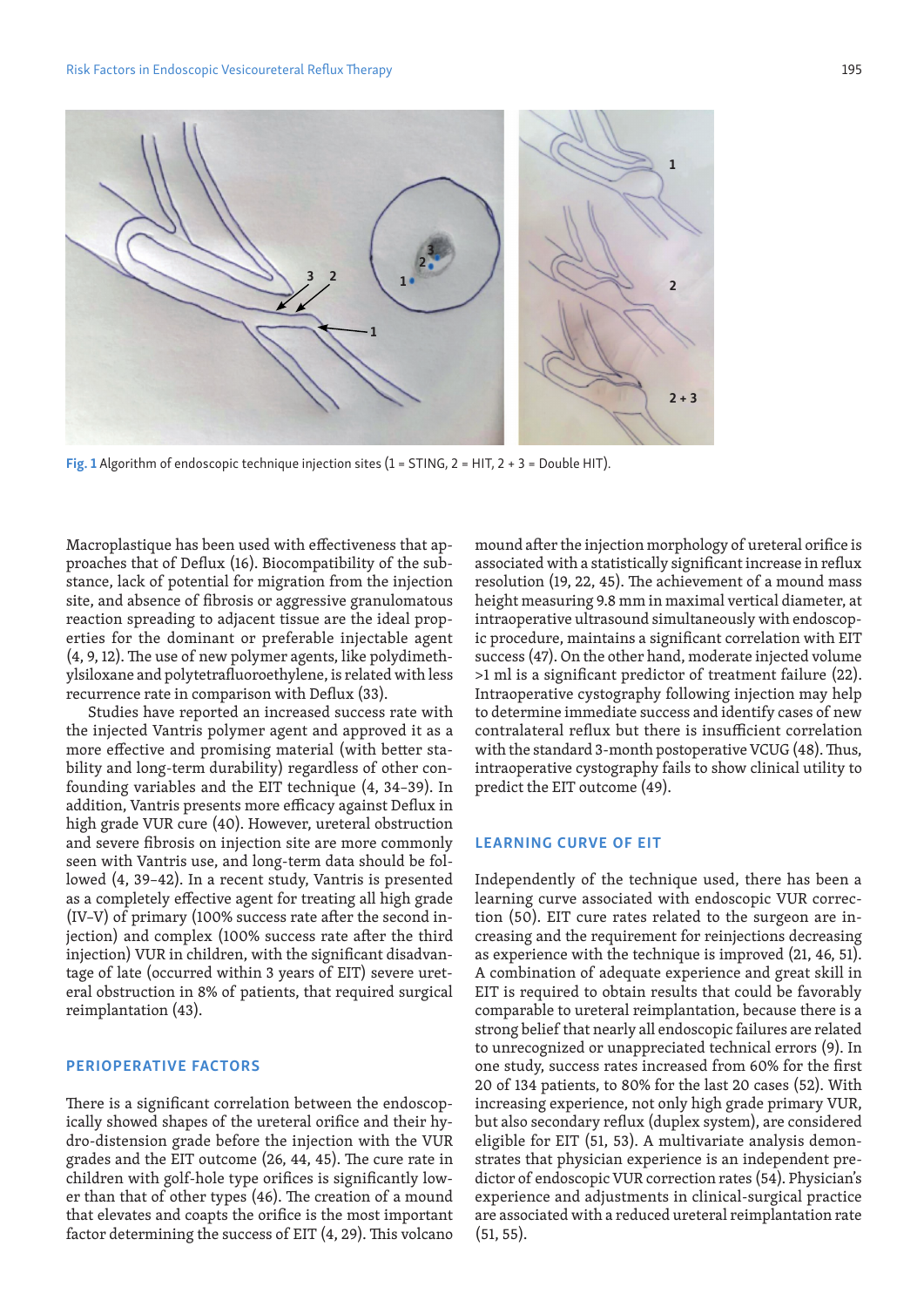VUR grades II–III are considered as middle grade reflux and grades IV–V as high. In systematic reviews the reported success rates were 80–90% for grade I, 79–84% for grade II, 72% for grade III, 59–63% for grade IV, and 51–62% for grade V (56, 57). Lower success rates are presented in higher grades of VUR (19, 21, 46, 57, 58), and application of second and third injections increases the success rates (21, 46, 57). ΕΙΤ is successful in about 50% of children with high grade VUR, and multiple injection procedures are frequently necessary to achieve a success rate about 85% (16). In a study, reflux was cured after the first STING injection in 100% of the ureters with grade II reflux, 65% of the ureters with grade III reflux and 50% of the ureters with grade IV reflux (28). The overall success rate increased with the second STING injection to 73% and 67% for grades III and IV reflux (28). Reflux was cured after the first HIT injection in 100% of the ureters with grade II reflux, 74% of the ureters with grade III reflux and 55% of the ureters with grade IV reflux (28). The overall success rate increased with the second HIT injection to 85% and 76% for grades III and IV reflux (28). Repeated EIT procedures are found to be successful in grade III and IV VUR, but children presenting with grade V should undergo ureteral reimplantation if the first trial of EIT results in failure as repeated injections have been proved unsuccessful in this grade (59). Recently, increasing evidence has been emerging to support the use of EIT in children with grade V VUR (24, 43, 60).

## OTHER PREOPERATIVE FACTORS

Age is found to be a significant predictive factor of EIT success (40). Puri et al. presented their experience with endoscopic treatment of VUR in infants less than 12 months of age, asked about the necessity to overcome general anesthesia in such young patients with increased rate of VUR resolution over time (61). We can perform EIT in infants (62, 63), but we should rather not, because the effectiveness is lower than in children treated at an older age, there is not much experience, and the incidence of high-grade VUR is significantly higher as DMSA changes too (62). Age  $≥6$  years is a positive predictor (22), and age <1 year is a negative predictor of EIT success (33, 64). Younger age, especially age of 0–12-month-old, is a significant predictor of postoperative febrile UTI recurrence (65).

Radiologic success of EIT is statistically less common in males compared to females (66). There is a significant positive correlation between grade, bilaterality, recurrent preinjection UTIs, history of voiding dysfunction, defects on DMSA scan, and persistent or recurrent VUR after EIT (67). A study revealed that younger age, grade IV–V VUR and renal scarring are significant variables for the failure of endoscopic treatment after the first injection (68).

VCUG timing for VUR is found to be an independent factor for VUR resolution after EIT, and a filling reflux has significant lower success rate than a voiding reflux, especially in children with high grade VUR (69). Ureters that refluxed during the voiding phase have an approximately

threefold independent odds of successful EIT, compared to those that refluxed during bladder filling (70). Distal ureteral diameter ratio at preoperative VCUG provides an objective measurement of VUR and appears as a predictive tool for clinical outcome and success after EIT (71, 72). It is significantly higher in children with high grade VUR and/or DMSA renal uptake ≤40% (72). Its predictive value for EIT success is more significant than VUR grade (72).

Renal scars on preoperative scintigraphy are significantly associated with postoperative febrile UTI and possible EIT failure (15, 21). Renal units with preoperative DMSA changes (hypoplasia, scars, uptake ≤40%) are at higher recurrence and lower cure risk, as a possible result of maldevelopment (15, 19, 46, 72, 73).

A factor that influences VUR resolution is voiding dysfunction, which refers to the presence of bladder filling and/or emptying lower urinary tract symptoms (urge, incontinence, weak stream, hesitancy, frequency, accompanying bowel problems) (1). Bilaterality is also a significant prognostic factor for the success rate of EIT (65–71). The success rate of EIT is significantly reduced in the presence of abnormal voiding habits, and additional injections are needed (21, 33, 74, 75). Duplicated systems and complex cases of VUR have lower cure rates (4, 31, 45), but are not associated with EIT failure (29, 31, 55). More recent studies have reported better success rates after a single injection (43, 55, 60, 76, 77).

It seems clear that a girl with high grade VUR and DMSA changes is at relatively high risk for recurrence than a boy with low grade VUR and no DMSA changes (15). Children aged less than two years or with ≥3 preoperative febrile UTI or with documented voiding dysfunction or with grade IV–V VUR, are 13 times more likely to have EIT failure (78). Children with ≥2 predictive factors, including febrile UTI, voiding dysfunction, and/or defects on DMSA, may not be optimal candidates for EIT (67).

## POSTOPERATIVE FACTORS

Postoperative febrile UTI is significantly associated with EIT failure (21). Recurrences of febrile UTI may occur after 3 years of follow up and within the first 5 years after EIT (79, 80). Children with >3 episodes of recurrent preinjection UTI are 8.5 times more likely than those with only one episode to have an infection after EIT (67, 81). Female sex, older children and voiding dysfunction are the most important risk factors in the development of febrile UTI during long-term follow-up after successful EIT correction of VUR (81, 82). Furthermore, reinjections in children with postoperative febrile UTI and grade III-IV VUR seem to be unsuccessful (21). Mound detection at the first postoperative ultrasound is most critical factor than the intraoperative mound shape, and a strong and more reliable predictor of a successful EIT outcome (19, 45, 66). Calculated ellipsoid volume (CEV) of injected agent mounds is defined as  $4/3\pi \times \text{height}/2 \times \text{length}/2 \times \text{width}/2$ , based on 3-months postoperative ultrasound dimensions (22, 45). CEV>25% of injected agent volume is a positive predictor of EIT success (22, 31). The achievement of a maximal mound height in transverse vesical section measuring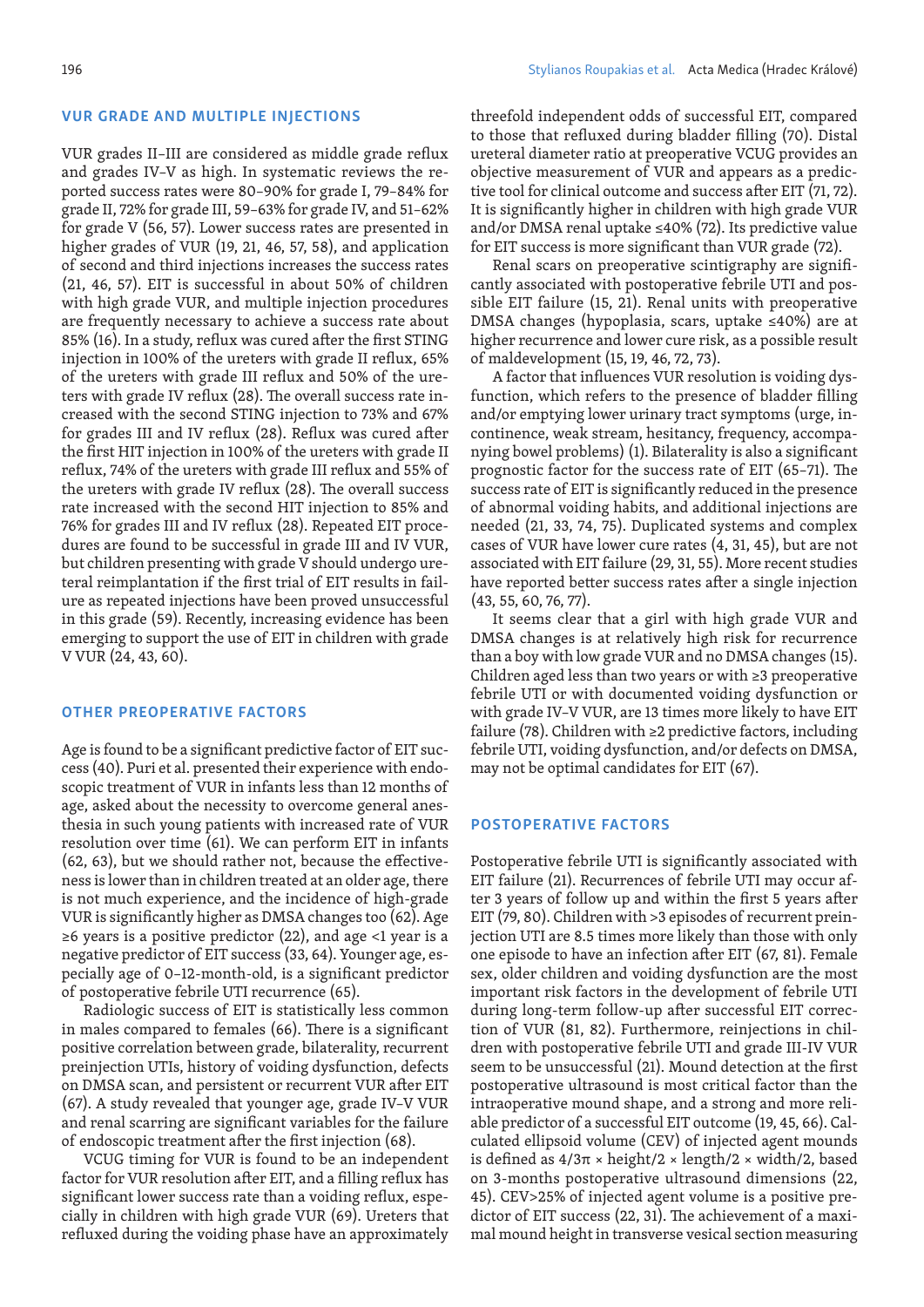at least 10 mm at three months postoperative ultrasound suggests a major predictive parameter for VUR resolution after EIT (64).

## **CONCLUSIONS**

With the wide use of EIT and long-term follow-up, more treatment failures are being encountered, despite the accumulated endoscopic experience and the apparent by time success rates improvement. There is no agreement on which factors are the most influential for EIT successfulness. The risk factors affecting the outcome of EIT management for VUR studied herein are summarized in Table 1. The high grade VUR and treatment at infancy, as well as the presence of positive DMSA or urinary dysfunction, are factors associated with reflux persistence or recurrence after EIT. The preoperative filling than voiding VUR and the large ureteral diameter at VCUG are strong independent predictive factors for EIT failure. Duplex ureters are no longer considered as a contraindication for EIT. Even with widespread experience, the success rate in high grade VUR with a single injection of any of the available agents still fails to equal that of following ureteral reimplantation. Vantris is a new promising bulking agent for additional improvement of the double HIT method's

Tab. 1 Risk factors affecting the outcome of VUR endoscopic injection therapy.

| VUR grade                                               |
|---------------------------------------------------------|
| Re-injections                                           |
| Endoscopic technique                                    |
| <b>Bulking agent</b>                                    |
| Surgical endoscopic experience                          |
| Age ( $\geq 6$ or $\leq 1$ years old)                   |
| Gender                                                  |
| DMSA scan defects (hypoplasia, renal scar, uptake ≤40%) |
| Recurrent preinjection UTIs                             |
| Post-injection UTIs                                     |
| Voiding dysfunction history                             |
| <b>Bilateral VUR</b>                                    |
| Double ureteral system                                  |
| VCUG timing of VUR (filling vs voiding)                 |
| Preoperative-VCUG distal ureteral diameter ratio        |
| Endoscopically showed shapes of the ureteral orifice    |
| Hydro-distension grade of the ureteral orifice          |
| Endoscopically creation of a volcano mound              |
| Moderate injected volume >1 ml                          |
| Intraoperative ultrasound mound mass height             |
| Postoperative ultrasound mound volume (3 months)        |
| Postoperative ultrasound mound mass height (3 months)   |
|                                                         |

Abbreviations: vesicoureteral reflux (VUR), urinary tract infection (UTI), hydrodistension implantation technique (HIT), voiding cystourethrography (VCUG).

results. Postoperative febrile UTI and/or poor ultrasound visualization of the ureteral orifice mound suggest negative predictive parameters for VUR cure after EIT. Τhe endoscopic VUR approach should be risk-adapted to current knowledge. More experience and longer-term follow-up are needed. More prompt and aggressive approach with ureteral reimplantation is mandatory for children who have grade V VUR and low success rate at the beginning.

## **REFERENCES**

- 1. Roupakias S, Sinopidis X, Karatza A, Varvarigou A. Predictive risk factors in childhood urinary tract infection, vesicoureteral reflux, and renal scarring management. Clin Pediatr 2014; 53: 1119–33.
- 2. Roupakias S, Sinopidis X, Tsikopoulos G, Spyridakis I, Karatza A, Varvarigou A. Dimercaptosuccinic acid scan challenges in childhood urinary tract infection, vesicoureteral reflux and renal scarring investigation and management. Minerva Urol Nefrol 2017; 69: 144–52.
- 3. Hajiyev P, Burgu B. Contemporary Management of Vesicoureteral Reflux. Eur Urol Foc 2017; 3: 181–8.
- 4. Kim SW, Lee YS, Han SW. Endoscopic injection therapy. Investig Clin Urol 2017; 58: 38–45.
- 5. Matouschek E. Treatment of vesicorenal reflux by transurethral teflon-injection. Der Urologe Ausg A 1981; 20: 263–4.
- 6. O'Donnell b, Puri P. Treatment of vesicoureteric reflux by endoscopic injection of Teflon. Br Med J (Clin Res Ed) 1984; 289: 7–9.
- 7. Stenberg A, Lackgrten G. A new bioimplant for the endoscopic treatment of vesicoureteral reflux: Experimental and short-term clinical result. J Urol 1995; 154: 800–3.
- 8. Fuentes S, Gómez-Fraile A, Carrillo-Arroyo I, Tordable-Ojeda C, Cabezalí-Barbancho D. Endoscopic Treatment of Vesicoureteral Reflux in Infants. Can We Do It and Should We Do It? Urology 2017; 110: 196–200.
- 9. Läckgren G, Kirsch AJ. Surgery Illustrated Surgical Atlas Endoscopic treatment of vesicoureteral reflux. BJU Int 2010; 105: 1332–47.
- 10. Capozza N, Lais A, Matarazzo E, Nappo S, Patricolo M, Caione P. Treatment of vesico-ureteric reflux: A new algorithm based parental preference. BJU Int 2003; 92: 285–8.
- 11. Lightfoot M, Bilgutay AN, Tollin N, et al. Long-Term clinical outcomes and parental satisfaction after Dextranomer/Hyaluronic acid (Dx/ HA) injection for primary vesicoureteral reflux. Front Pediatr 2019; 7: 392.
- 12. Kim JW, Oh MM. Endoscopic treatment of vesicoureteral reflux in pediatric patients. Korean J Pediatr 2013; 56: 145–50.
- 13. Garcia-Aparicio L, Rovira J, Blazquez-Gomez E, et al. Randomized clinical trial comparing endoscopic treatment with dextranomer hyaluronic acid copolymer and Cohen's ureteral reimplantation for vesicoureteral reflux: long-term results. J Pediatr Urol 2013; 9: 483–7.
- 14. Chertin B, Natsheh A, Fridmans A, Shenfeld OZ, Farkas A. Renal scarring and urinary tract infection after successful endoscopic correction of vesicoureteral reflux. J Urol 2009; 182: 1703-7.
- 15. Haid B, Berger C, Roesch J, et al. Persistence and recurrence of vesicoureteric reflux in children after endoscopic therapy – implications of a risk-adapted follow-up. Cent European J Urol 2015; 68: 389–95.
- 16. Okawada M, Esposito C, Escolino M, et al. Treatment of vesico-ureteral reflux in infants and children using endoscopic approaches. Transl Pediatr 2016; 5: 282–90.
- 17. Friedlander DA, Ludwig WW, Jayman JR, Akhavan A. The effect of prior endoscopic correction of vesicoureteral reflux on open ureteral reimplantation: Surgical outcomes and costs. J Pediatr Urol 2018; 14: 268.e1–5.
- 18. Lee EK, Gatti JM, Demaro RT, Murphy JP. Long-term follow-up of dextranomer/hyaluronic acid injection for vesicoureteral reflux: late failure warrants continued follow up. J Urol 2009; 181: 1869–74.
- 19. Jung HJ, Im YJ, Lee YS, Kim MJ, Han SW. Is a secondary procedure necessary in every case of failed endoscopic treatment for vesicoureteral reflux? Korean J Urol 2015; 56: 398–404.
- 20. Chertin B, Natsheh A, Fadeev D, Shenfeld OZ, Farkas A. Unilateral vesicoureteral reflux warranting routine bilateral endoscopic correction. J Urol 2008; 180: 1601–3.
- 21. Akin Y, Gulmez H, Güntekin E, Baykara M, Yucel S. Retrospective study of endoscopic treatment in children with primary vesicoureteral reflux and multivariate analysis of factors for failure. Scand J Urol 2014; 48: 565–70.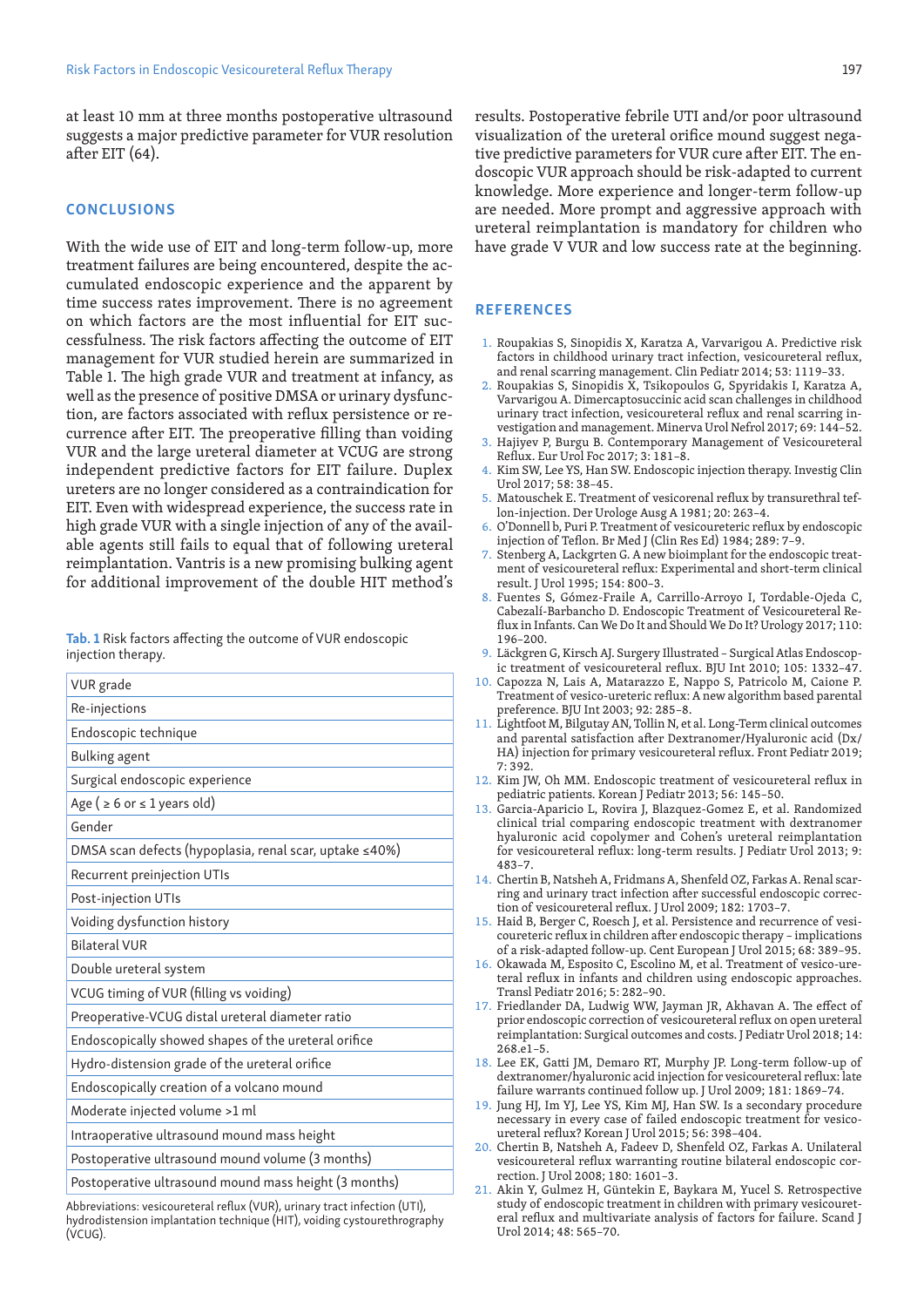- 22. Watters ST, Sung J, Skoog SJ. Endoscopic treatment for vesicoureteral reflux: how important is technique? J Pediatr Urol 2013; 9: 1192–7.
- 23. Serrano-Durbá A, Serrano AJ, Magdalena JR, et al. The use of neural networks for predicting the result of endoscopic treatment for vesico-ureteric reflux. BJU Int 2004; 94: 120–2.
- 24. Läckgren G. Endoscopic treatment of vesicoureteral reflux: Current status. Indian J Urol 2009; 25: 34–39.
- 25. Routh JC, Reinberg Y, Ashley RA, et al. Multivariate comparison of the efficacy of intraureteral versus subtrigonal techniques of dextranomer/hyaluronic acid injection. J Urol 2007; 178: 1702–5.
- 26. Kirsch AJ, Perez-Brayfield M, Smith EA, Scherz HC. The modified sting procedure to correct vesicoureteral reflux: Improved results with submucosal implantation within the intramural ureter. J Urol 2004; 171: 2413–6.
- 27. Yap TL, Chen Y, Nah SA, Ong CC, Jacobsen A, Low Y. STING versus HIT technique of endoscopic treatment for vesicoureteral reflux: A systematic review and meta-analysis. J Pediatr Surg 2016; 51: 2015–20.
- 28. Karabacak OR, Yalçınkaya F, Altuğ U, Sertçelik N, Demirel F. Does the Modified STING Method Increase the Success Rate in the Management of Moderate or High-Grade Reflux? Korean J Urol 2014; 55: 615–9.
- 29. Yucel S, Gupta A, Snodgrass W. Multivariate analysis of factors predicting success with dextranomer/hyaluronic acid injection for vesicoureteral reflux. J Urol 2007; 177: 1505–9.
- 30. Gupta A, Snodgrass W. Intra-orifice versus hydrodistension implantation technique in dextranomer/hyaluronic acid injection for vesicoureteral reflux. J Urol 2008; 180: 1589–92.
- 31. Cerwinka WH, Scherz HC, Kirsch AJ. Endoscopic treatment of vesicoureteral reflux with dextranomer/hyaluronic acid in children. Adv Urol 2008; 513854: 1–7.
- 32. Chertin B, Puri P. Endoscopic management of vesicoureteral reflux: does it stand the test of time? Eur Urol 2002; 42: 598–606.
- 33. Fuentes S, Gómez-Fraile A, Carrillo-Arroyo I, et al. Factors involved in the late failure of endoscopic treatment of vesicoureteral reflux. Actas Urol Esp 2018; 42: 331–7.
- 34. Starmer B, McAndrew F, Corbett H. A review of novel STING bulking agents. J Ped Urol 2019; 15: 484–90.
- 35. Ormaechea M, Ruiz E, Denes E, et al. New tissue bulking agent (polyacrylate polyalcohol) for treating vesicoureteral reflux: Preliminary results in children. J Urol 2010; 183: 714–7.
- 36. Alizadeh F, Omidi I, Haghdani S, Hatef Khorrami M, Izadpanahi MH, Mohammadi Sichani M. A comparison between dextranomer/ hyaluronic acid and polyacrylate polyalcohol copolymer as bulking agents for treating primary vesicoureteral reflux. Urol J 2019; 16: 174–9.
- 37. Warchol S, Krzemien G, Szmigielska A, Bombinski P, Brzewski M, Dudek-Warchol T. Comparison of results of endoscopic correction of vesicoureteral reflux in children using two bulking substances: Dextranomer/hyaluronic acid copolymer (Deflux) versus polyacrylate-polyalcohol copolymer (Vantris). J Pediatr Urol 2016; 12: 256. e1–4.
- 38. Taşkinlar H, Avlan D, Bahadir GB, Delibaş A, Nayci A. The outcomes of two different bulking agents (dextranomer hyaluronic acid copolymer and polyacrylate-polyalcohol copolymer) in the treatment of primary vesico-ureteral reflux. Int Braz J Urol 2016; 42: 514–20.
- 39. Karakus SC, User IR, Kılıc BD, Akçaer V, Ceylan H, Ozokutan BH. The comparison of dextranomer/hyaluronic acid and polyacrylate-polyalcohol copolymers in endoscopic treatment of vesicoureteral reflux. J Pediatr Surg 2016; 51: 1496–1500.
- 40. Kocaoglu C. Endoscopic treatment of grades IV and V vesicoureteral reflux with two bulking substances: Dextranomer hyaluronic acid copolymer versus polyacrylate polyalcohol copolymer in children. J Pediatr Surg 2016; 51: 1711–5.
- 41. Şencan A, Yıldırım H, Özkan KU, Uçan B, Karkıner A, Hoşgör M. Late ureteral obstruction after endoscopic treatment of vesicoureteral reflux with polyacrylate polyalcohol copolymer. Urology 2014; 84: 1188–93.
- 42. Kajbafzadeh AM, Sabetkish S, Khorramirouz R, Sabetkish N. Comparison of histopathological characteristics of polyacrylate polyalcohol copolymer with dextranomer/hyaluronic acid after injection beneath the bladder mucosa layer: a rabbit model. Int Urol Nephrol 2017; 49: 747–52.
- 43. Warchol S, Krzemien G, Szmigielska A, Bombinski P, Τoth Κ, Dudek-Warchol T. Endoscopic correction of vesicoureteral reflux in children using polyacrylate-polyalcohol copolymer (Vantris): 5-years of prospective follow-up. Cent European J Urol 2017; 70: 314–9.
- 44. Alizadeh F, Shahdoost AA, Zargham M, Tadayon F, Joozdani RH, Arezegar. The influence of ureteral orifice configuration on the suc-

cess rate of endoscopic treatment of vesicoureteral reflux. H Adv Biomed Res 2013; 2: 1.

- 45. Choi W, Nam W, Lee C, et al. Long-term Outcomes of Endoscopic Anti-reflux Surgery in Pediatric Patients with Vesicoureteral Reflux: Urinary Tract Infection, Renal Scarring, and Predictive Factors for Success. J Korean Med Sci 2018; 33: e240.
- 46. Altug U, Cakan M, Yilmaz S, Yalçinkaya F. Are there predictive factors for the outcome of endoscopic treatment of grade III-V vesicoureteral reflux with dextranomer/hyaluronic acid in children? Pediatr Surg Int 2007; 23: 585–9.
- 47. Zambaiti E, Sergio M, Casuccio A, Salerno S, Cimador M. Intraoperative ultrasound-assisted approach for endoscopic treatment of vesicoureteral reflux in children. J Pediatr Surg 2017; 52: 1661–5.
- 48. Palmer LS. The role of intraoperative cystography following the injection of dextranomer/hyaluronic acid copolymer. J Urol 2008; 179: 1118–20.
- 49. López PJ, Reed F, Ovalle A, et al. Intraoperative cystography pre- and post-endoscopic treatment for vesicoureteral reflux: guaranteed success? J Pediatr Urol 2014; 10: 831–4.
- 50. Fonseca FF, Tanno FY, Nguyen HT. Current options in the management of primary vesicoureteral reflux in children. Pediatr Clin North Am 2012; 59: 819–34.
- 51. Roupakias S, Sinopidis X, Spyridakis I, Karatza A, Varvarigou A, Tsikopoulos G. The impact of our acquired experience on endoscopic injection treatment outcomes of vesicoureteral reflux during the first ten years of practice. J Renal Inj Prev 2021; In press (www .http://www.journalrip.com/Inpress).
- 52. Kirsch AJ, Perez-Brayfield MR, Scherz HC. Minimally invasive treatment of vesicoureteral reflux with endoscopic injection of dextranomer/hyaluronic acid copolymer: The Children's Hospitals of Atlanta experience. J Urol 2003; 170: 211–5.
- 53. Capozza N, Lais A, Nappo S, Caione P. The role of endoscopic treatment of vesicoureteral reflux: a 17-year experience. J Urol 2004; 172: 1626–8.
- 54. Lorenzo AJ, Pippi Salle JL, Barroso U, et al. What are the most powerful determinants of endoscopic vesicoureteral reflux correction? Multivariate analysis of a single institution experience during 6 years. J Urol 2006; 176: 1851–5.
- 55. Stenbäck A, Olafsdottir T, Sköldenberg E, Barker G, Stenberg A, Läckgren G. Proprietary non-animal stabilized hyaluronic acid/dextranomer gel (NASHA/Dx) for endoscopic treatment of grade IV vesicoureteral reflux: Long-term observational study. J Pediatr Urol 2020; 16: 328.e1–9.
- 56. Routh JC, Inman BA, Reinberg Y. Dextranomer/hyaluronic acid for pediatric vesicoureteral reflux: systematic review. Pediatrics 2010; 125: 1010–9.
- 57. Elder JS, Diaz M, Caldamone AA, et al. Endoscopic therapy for vesicoureteral reflux: a meta-analysis. I. Reflux resolution and urinary tract infection. J Urol 2006; 175: 716–22.
- 58. Routh JC, Reinberg Y. Predicting success in the endoscopic management of pediatric vesicoureteral reflux. Urology 2010; 76: 195–8.
- 59. Alkan M, Ciftci AO, Senocak ME, Tanyel FC, Buyukpamukcu N. Endoscopic Treatment of Vesicoureteral Reflux in Children: Our Experience and Analysis of Factors Affecting Success Rate. Urol Int 2008; 81: 41–6.
- 60. Biočić M, Todorić J, Budimir D, et al. Endoscopic treatment of vesicoureteral reflux in children with subureteral dextranomer/hyaluronic acid injection: a single-centre, 7-year experience. Can J Surg 2012; 55: 301–6.
- 61. Puri P, Mohanan N, Menezes M, Colhoun E. Endoscopic treatment of moderate and high grade vesicoureteral reflux in infants using dextranomer/hyaluronic acid. J Urol 2007; 178: 1714–6.
- 62. Fuentes S, Gómez-Fraile A, Carrillo-Arroyo I, Tordable-Ojeda C, Cabezalí-Barbancho D. Endoscopic Treatment of Vesicoureteral Reflux in Infants. Can We Do It and Should We Do It? Urology 2017; 110: 196–200.
- 63. Rao KL, Menon P, Samujh R, Mahajan JK, Bawa M, Malik MA, Mittal BR. Endoscopic Management of Vesicoureteral Reflux and Long-term Follow-up. Indian Pediatr 2018; 55: 1046–9.
- 64. Zambaiti E, Pensabene M, Montano V, Casuccio A, Sergio M, Cimador M. Ultrasonographic mound height as predictor of vesicoureteral reflux resolution after endoscopic treatment in children. J Pediatr Surg 2016; 51: 1366–9.
- 65. Kim H, Kim BS, Cheong HI, Cho BS, Kim KM. Long-term Results of Endoscopic Deflux Injection for Vesicoureteral Reflux in Children. Child Kidney Dis 2015; 19: 31–8.
- 66. Wang PZT, Abdelhalim A, Walia A, Wehbi E, Dave S, Khoury A. Avoiding routine postoperative voiding cystourethrogram: Predicting radiologic success for endoscopically treated vesicoureteral reflux. Can Urol Assoc J 2019; 13: 119–24.
- 67. Coletta R, Olivieri C, Briganti V, et al. Patients with a history of in-